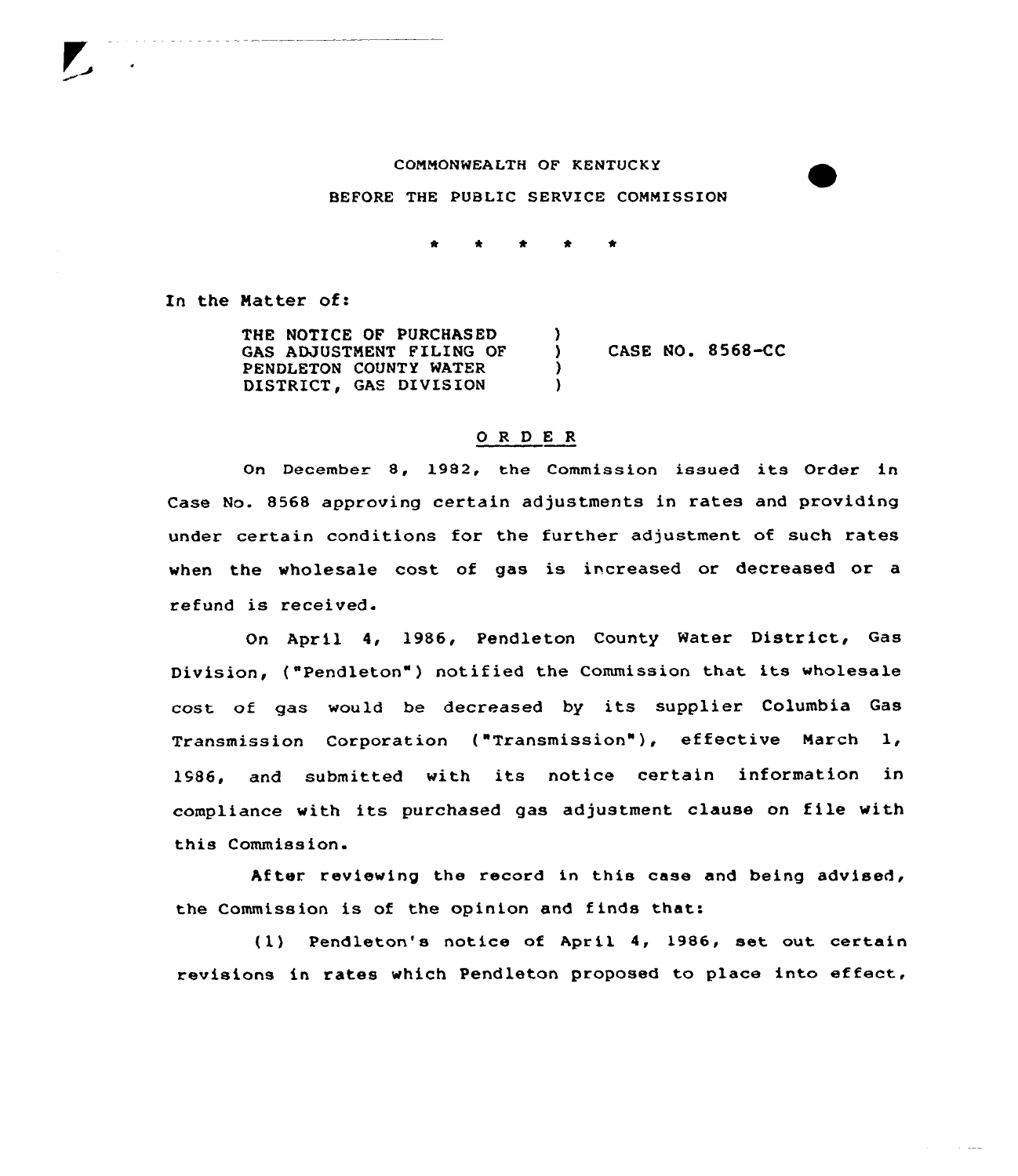said rates being designed to pass on the wholesale decrease in price from its supplier in the amount of \$4,476 or 2.76 cents per Ncf.

(2) Transmission filed with the Federal Energy Regulatory Commission {"FERC"} an application for decreased rates to be effective March 1, 1986

'3} Pendleton should report to this Commission the amount of any excess revenues collected from Narch 1, 1986, to the date the proposed rates are implemented, along with a refund plan.

(4) Pendleton's adjustment in rates under the purchased gas adjustment provisions approved by the Commission in its Order in Case No. 8568 dated December 8, 1982, is fair, just and reasonable and in the public interest and should be effective with gas supplied on and after Narch 1, 1986.

IT IS THEREFORE ORDERED that:

(1) The rates in the Appendix to this Order be and they hereby are authorized effective with gas supplied on and after Narch 1, 1986.

(2) Within <sup>30</sup> days of the date of this Order Pendleton shall file with this Commission its revised tariffs setting out the rates authorized herein.

(3} Within <sup>30</sup> days of the date of this Order Pendleton shall file with this Commission <sup>a</sup> report detailing the amount of its excess revenues and refund plan.

 $-2-$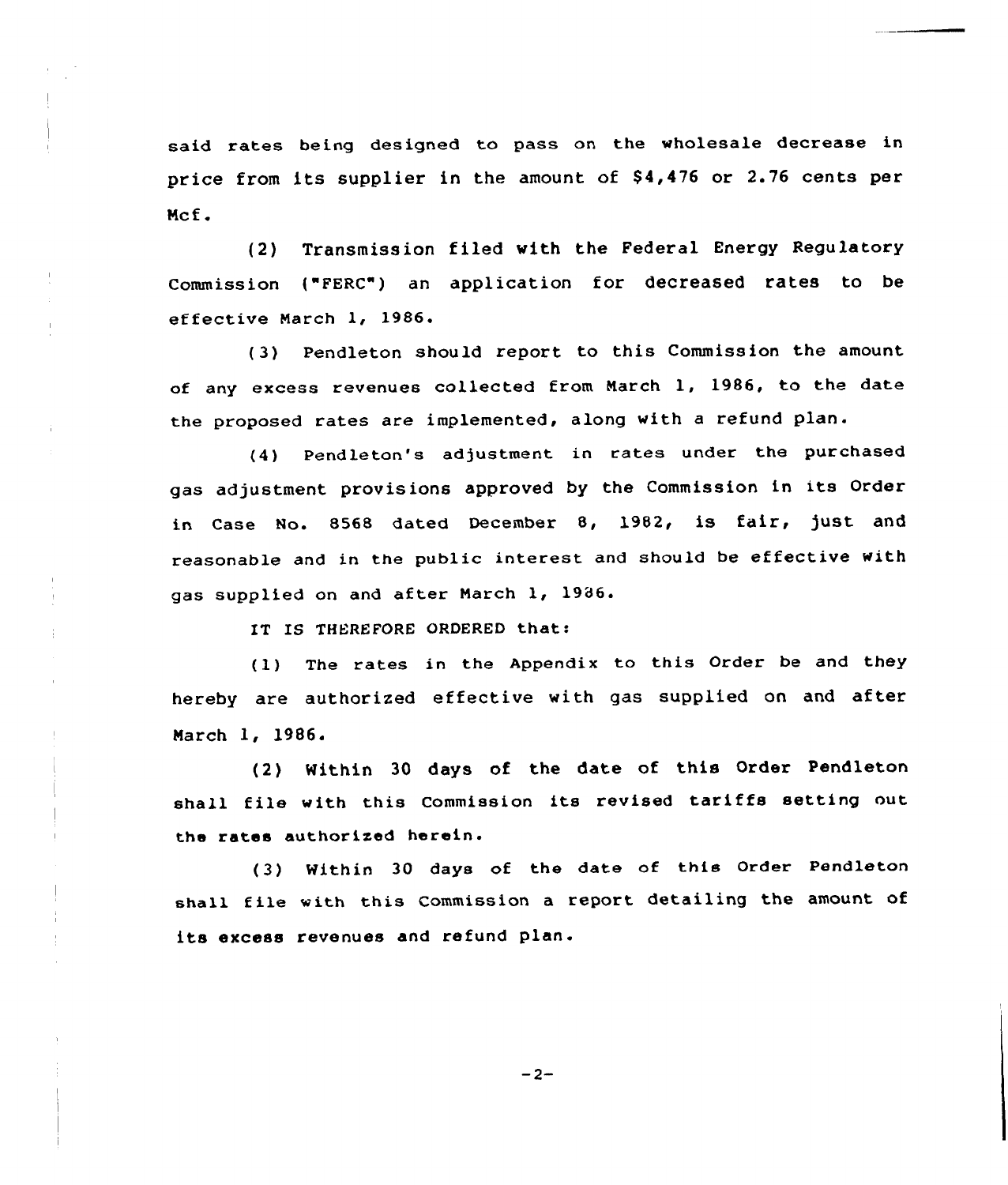Done at Frankfort, Kentucky, this 14th day of April, 1986.

PUBLIC SERVICE COMMISSION

دعمہ Chairman VIce Chairman UWeau 2 Commissioner

ATTEST:

 $\overline{ }$ 

**Secretary**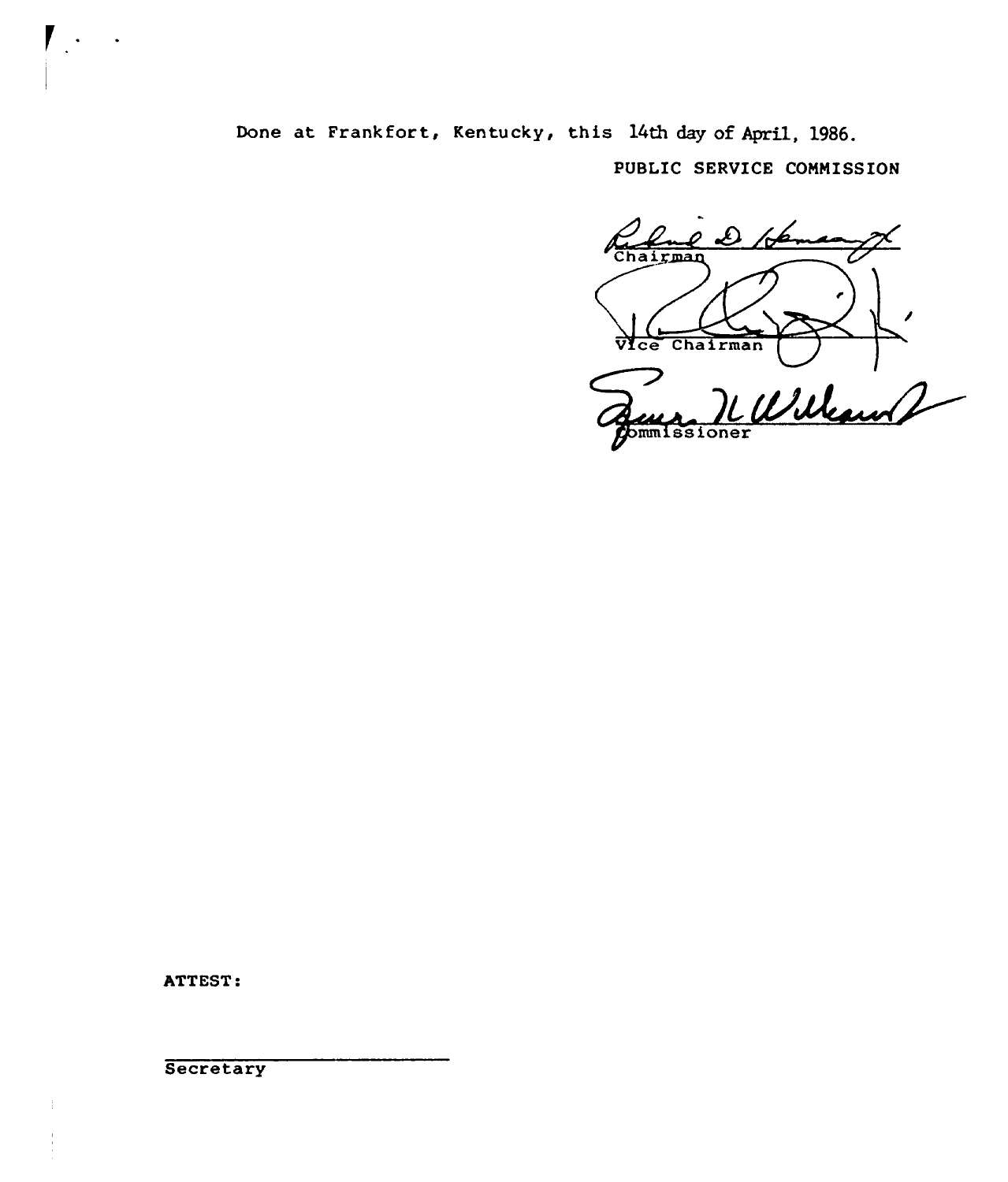## APPENDIX

# APPENDIX TO AN ORDER OF THE PUBLIC SERVICE COMMISSION IN CASE NO. 8568-CC DATED 4/14/86

The following rates are prescribed for the customers served by Pendleton County Water District, Gas Division. All other rates and charges not specifically mentioned herein shall remain the same as those in effect under the authority of the Commission prior to the date of this Order.

### RATES: MONTHLY

## RATES PER UNIT

Residential:

 $\frac{1}{2} \sum_{i=1}^{n} \frac{1}{2} \sum_{j=1}^{n} \frac{1}{2} \sum_{j=1}^{n} \frac{1}{2} \sum_{j=1}^{n} \frac{1}{2} \sum_{j=1}^{n} \frac{1}{2} \sum_{j=1}^{n} \frac{1}{2} \sum_{j=1}^{n} \frac{1}{2} \sum_{j=1}^{n} \frac{1}{2} \sum_{j=1}^{n} \frac{1}{2} \sum_{j=1}^{n} \frac{1}{2} \sum_{j=1}^{n} \frac{1}{2} \sum_{j=1}^{n} \frac{1}{2} \sum_{j=1}^{n$ 

| 0 - 1 Mcf (Minimum Charge)<br>$1 - 2$ Mcf<br>$2 - 6$ Mcf<br>Over 6 Mcf                                         | \$5.84 Per Month<br>5.4789 Per Mcf<br>5.4536 Per Mcf<br>5.4486 Per Mcf                                     |
|----------------------------------------------------------------------------------------------------------------|------------------------------------------------------------------------------------------------------------|
| Commercial:                                                                                                    |                                                                                                            |
| $0 - 1$ Mcf (Minimum Charge)<br>$1 - 20$ Mcf<br>$20 - 30$ Mcf<br>$30 - 40$ Mcf<br>$40 - 50$ Mcf<br>Over 50 Mcf | \$6.39 Per Month<br>5.4486 Per Mcf<br>5.4436 Per Mcf<br>5.4386 Per Mcf<br>5.4336 Per Mcf<br>5.4286 Per Mcf |
| SMALL INDUSTRIAL:                                                                                              |                                                                                                            |
| All Mcf                                                                                                        | \$4.6973 Per Mcf                                                                                           |
| SPECIAL CONTRACTS:                                                                                             |                                                                                                            |
| <b>Firm Gas Service:</b>                                                                                       |                                                                                                            |
| MAGO Construction Co., Inc.,                                                                                   | \$4.441 Per Mcf                                                                                            |

المستقلة والمرادي والمرادي